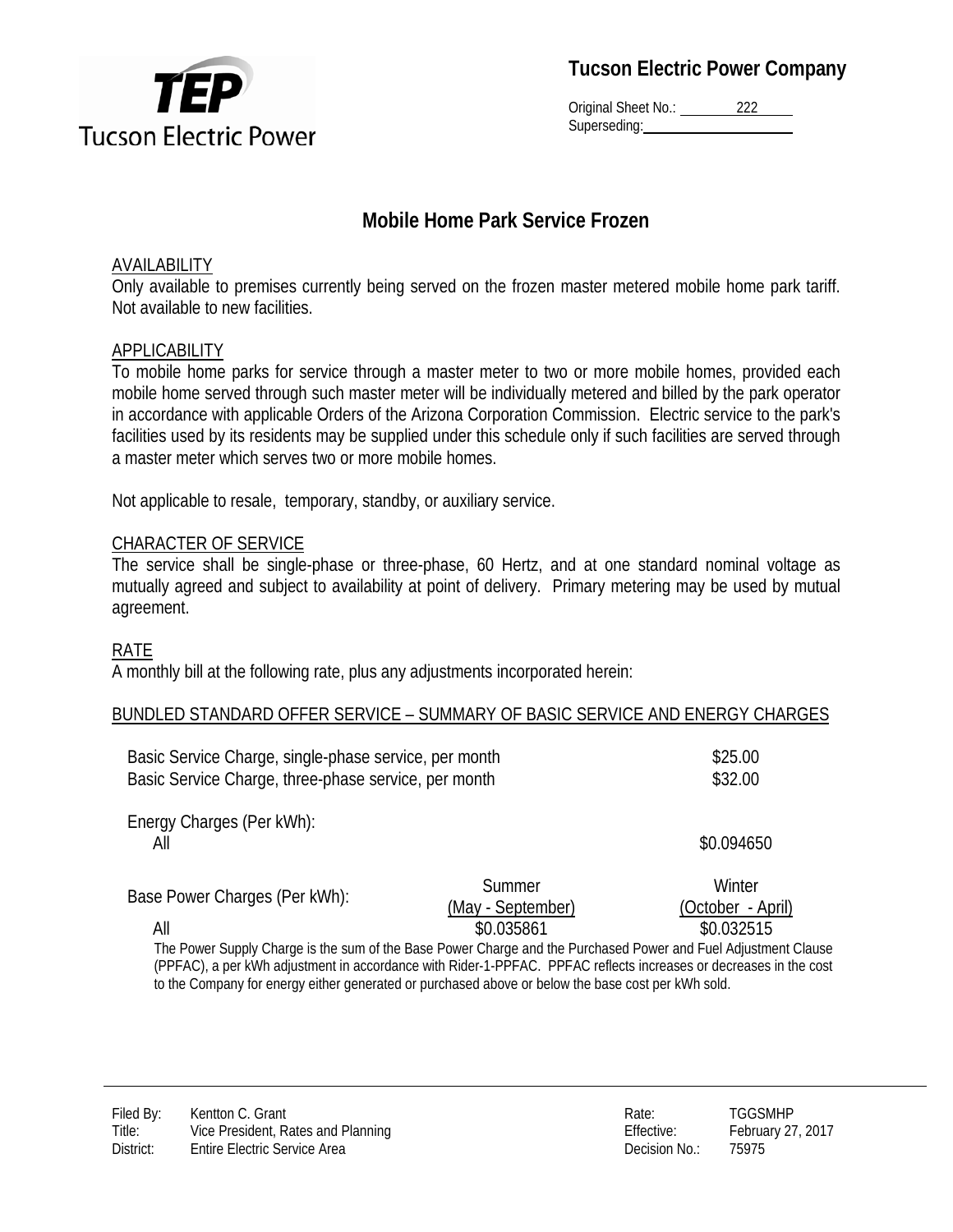

**Tucson Electric Power Company**

Original Sheet No.: 222 - 1 Superseding:

### PRIMARY SERVICE

The rates contained in this schedule are designed to reflect secondary service but where service is taken at primary voltage will be subject to a primary discount of 20.6 cents per kW per month (on the bundled rate, with the discount taken from the unbundled kW delivery charge) on the billing demand each month.

## DIRECT ACCESS

A Customer's Direct Access bill will include all unbundled components except those services provided by a qualified third party. Those services may include Metering (Installation, Maintenance and/or Equipment), Meter Reading, Billing and Collection, Transmission and Generation. If any of these services are not available from a third party supplier and must be obtained from the Company, the rates for Unbundled Components set forth in this tariff will be applied to the customer's bill.

#### FOR DIRECT ACCESS: ARIZONA INDEPENDENT SCHEDULING ADMINISTRATOR (AZISA) CHARGE

A charge per kWh shall, subject to FERC authorization, be applied for costs associated with the implementation of the AZISA in Arizona.

### TEP STATEMENT OF CHARGES

For all additional charges and assessments approved by the Arizona Corporation Commission see the TEP Statement of Charges which is available on TEP's website at www.tep.com.

#### TAX CLAUSE

To the charges computed under the above rate, including any adjustments, shall be added the applicable proportionate part of any taxes or governmental impositions which are or may in the future be assessed on the basis of gross revenues of the Company and/or the price or revenue from the electric energy or service sold and/or the volume of energy generated or purchased for sale and/or sold hereunder.

#### RULES AND REGULATIONS

The standard Rules and Regulations of the Company as on file with the Arizona Corporation Commission shall apply where not inconsistent with this rate.

#### ADDITIONAL NOTES

Additional charges may be directly assigned to a customer based on the type of facilities (e.g., metering) dedicated to the customer or pursuant to the customer's contract, if applicable. Additional or alternate Direct Access charges may be assessed pursuant to any Direct Access fee schedule authorized.